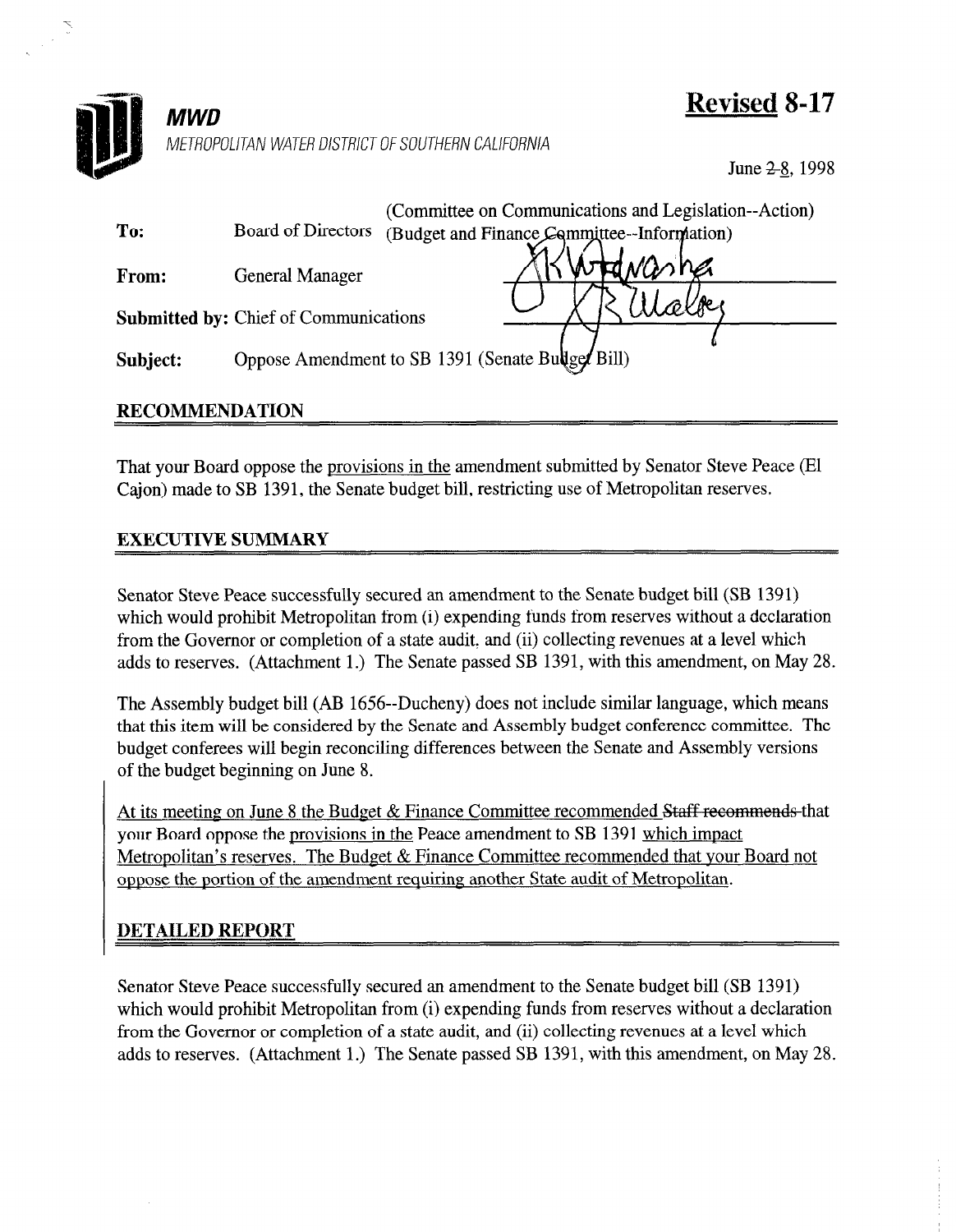## Board of Directors  $-22$ - $\overline{2}$  June 28, 1998

ð

 $\mathcal{L}$ 

Under the amendment, the California Auditor General is required to perform a financial and operational audit of Metropolitan for the purpose of assuring that Metropolitan's financial practices are sound, that reserves are at minimum levels consistent with sound financial practice and that expenditures comply with state law. Until the-audit is completed, Metropolitan may not collect revenues which add to reserves and may not expend funds from any reserve. However, expenditures of reserves may be made before the audit is completed if the Governor declares that Metropolitan will be unable to carry out its responsibilities.

This amendment, if allowed to remain in the final budget, would have immediate adverse impacts upon Metropolitan. Metropolitan's expenditures for 1997-98 require a \$89 million drawdown from the Water Rate Stabilization Fund, but use of these funds would be prohibited under the amendment. Debt service reserve funds and working capital reserves, which must be maintained pursuant to covenants with the holders of Metropolitan's water revenue bonds, could not be utilized without permission from the Governor. The amendment does not specify which funds are considered to be reserves, so other expenditures (such as construction funding in the Pay-As-You-Go Fund and moneys set aside for transfers in the Water Transfer Fund) also could be halted.

At the same time that these expenditures are restricted, collection of revenues would be curtailed under the amendment's last sentence. It is impossible to set rates which recover exactly the amount necessary to recover expenses for the year, because actual receipts vary according to sales, which in turn are affected by weather, conservation and other factors. By prohibiting Metropolitan from collecting any revenues in excess of our requirements, the amendment could make the Board set rates too low--without any allowances for variables, like the weather, which the Board cannot control. And if unanticipated revenues come in (such as a credit under the State Water Contract which is larger than anticipated), accepting those revenues would violate this amendment.

Inclusion of the amendment in the final budget would impose severe financial constraints on Metropolitan. It would undermine the Metropolitan's credit rating, which in turn anchors the credit ratings of the California Department of Water Resources and Metropolitan's member agencies.

At its meeting on June 8 the Budget & Finance Committee recommended that your Board oppose the provisions in the Peace amendment to SB 1391 which impact Metropolitan's reserves. The Budget & Finance Committee recommended that your Board not oppose the portion of the amendment requiring another State audit of Metropolitan. Metropolitan's last State audit, in earlv 1996. found that further review was not merited at that time. However, Metropolitan would not oppose further review bv the State Auditor if the Legislature so requests.